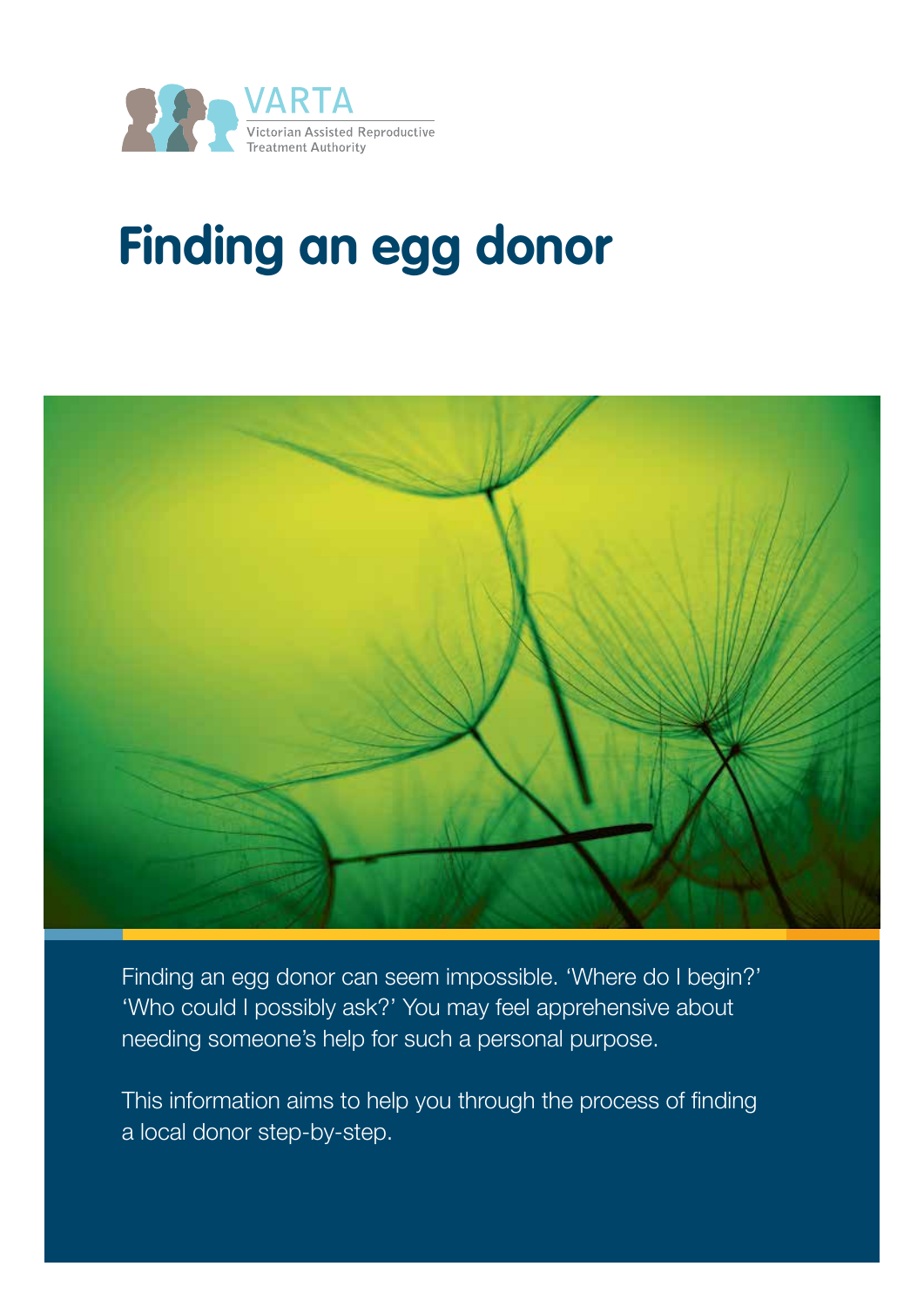

Many women in Victoria are willing and happy to help others to become parents via donation. In the past year, over 220 women donated eggs in Victoria.

Finding a local donor rather than travelling overseas for treatment can have enormous advantages. A local donor has the benefit of legal protections that ensure that she can be known to your potential child and to you, and is perhaps more likely to have a similar value set, appearance and language to your own. Apart from the obvious lower cost factor, it is also much easier for you to travel to your local clinic than heading abroad.

It is important that you will be positive and proud of the journey you took to create them, so that they can be too. You may benefit from talking to other parents who have donor-conceived children who can reassure you that they absolutely adore their children and that they can't imagine their life without them.

Many recipient parents experience doubts. A common fear is that the donor will not be able to relinquish parental responsibility and will want to intrude or interfere with your family. This concern is completely unfounded. No egg donor in Victoria has ever challenged the recipient parents for custody. Remember, the donor has donated so that she could help the recipients become parents. If she wanted more children herself she could have them if she wished. All donors have counselling to ensure that they are aware that they have no parental rights or responsibilities for the child, and that the recipient parents are the legal guardians and are responsible for all parental decisions.

See the VARTA brochure 'Using a donor?' for more information about the legal and emotional aspects of donor conception. You may also wish to contact your clinic counsellor for advice and support.

Ask yourself: '*Am I ready to parent a child I don't share a genetic connection with?'*

## **Are you emotionally ready?**

Before you start looking for an egg donor, it is important that you have given yourself time and space to reconcile as much as possible not being able to use your own eggs to have a child. This is a big thing to have to give up and most people need time to grieve for all the things such a loss might entail, such as physical resemblances and family history.

It is important that you feel confident you are able to love this child regardless of his or her genetic origins. You can't expect your child to be comfortable being donor-conceived if you are not. Your child is much wanted and will be much loved.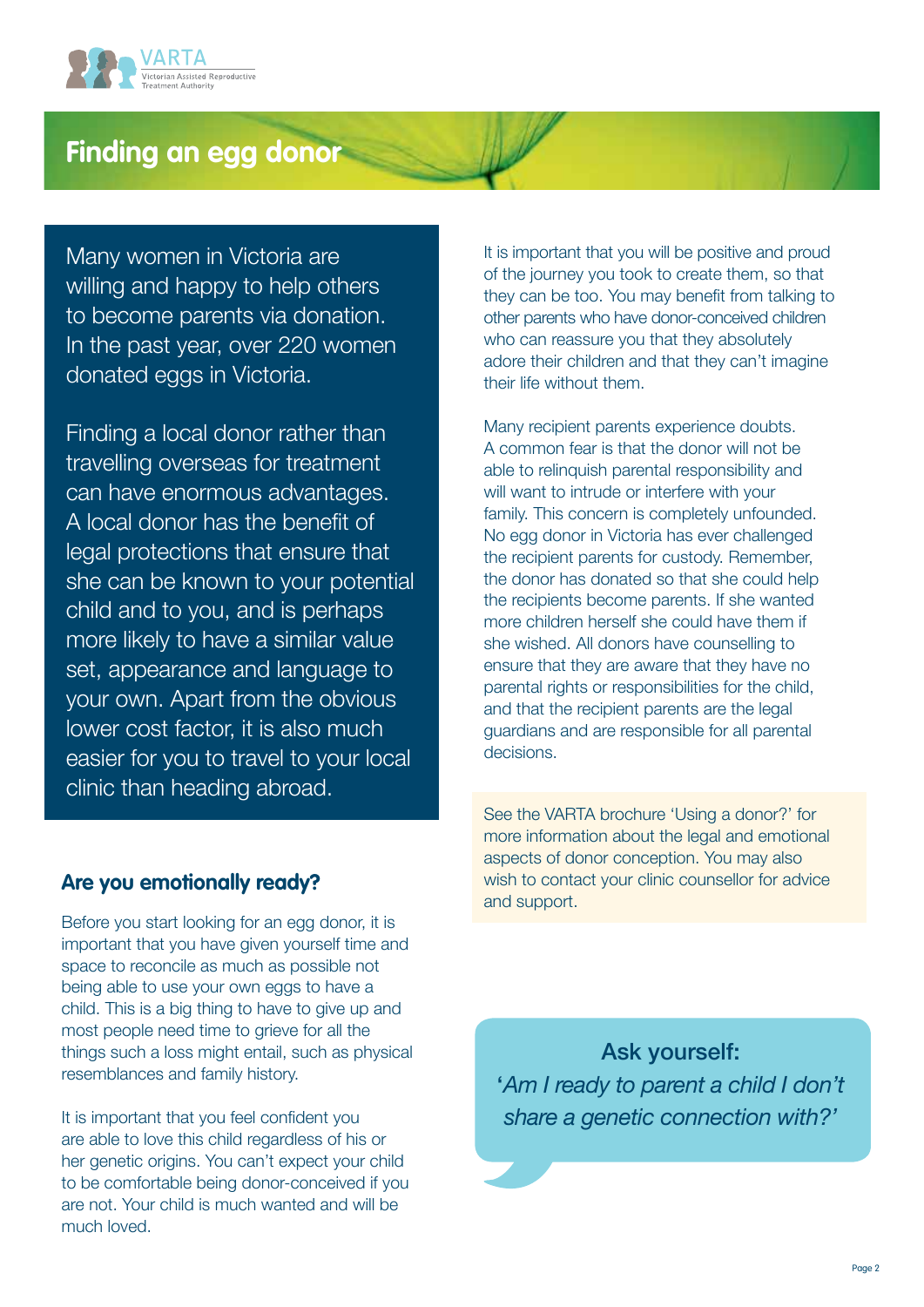

## **Who makes an ideal egg donor?**

People often wonder what sort of woman donates her eggs and what qualities you should look for.

Donors are preferably:

- aged between 25-36 years. Women younger than this may not be able to fully appreciate the implications of donating. Older women are likely to have decreased fertility and therefore chance of success but may still be able to donate if they are fertile.
- already mothers themselves. Women who are mothers have proven fertility and can perhaps better understand the consequences of donating. It is also preferable, although not essential, if they have completed their family.
- healthy physically, mentally and in terms of lifestyle.
- motivated by a desire to help others. It is not legal to pay donors; however they can of course be reimbursed for travel and medical expenses.
- sensible and settled. It is advisable that their life is fairly stable and that they have a good support network. If someone is recovering from a recent break up or has started a new job, it may be difficult for them to cope with medical appointments and procedures.
- prepared to be identified to the child. as Victorian legislation requires this.

You may have preferences regarding your donor's appearance or cultural background. However, it is just as important that you share the same views as to how your arrangement will work and that you 'click' with her. Remember that your potential child will be genetically linked with your donor so it is important that you get along.

## **How to find a donor?**

Here are three ways you may consider:

- Asking someone you know
- Advertising for an egg donor you don't know
- Finding a donor online

#### **Asking someone you know**



If you prefer to use a donor that you already know, it can be awkward to ask them directly – if they are not comfortable with donation, it may affect your future relationship with them. Rather than directly asking someone to help you, a good option may be to let it be known that you have been advised by your fertility specialist to consider egg donation and then wait to see who offers. If you have been private about your infertility treatment, this may seem challenging. However, discussing your situation with others can actually help you to feel more comfortable.

Potential donors are everywhere; however they won't know you need one unless you let it be known. You need to be proactive and step outside your comfort zone. The more people who know that you require a donor, the more chance there is of finding someone who offers to help you. Sometimes it may not be someone you know directly. Word of mouth or social media can reach others. It may be that a friend of a friend has been considering donating for some time and offers when she hears you need assistance.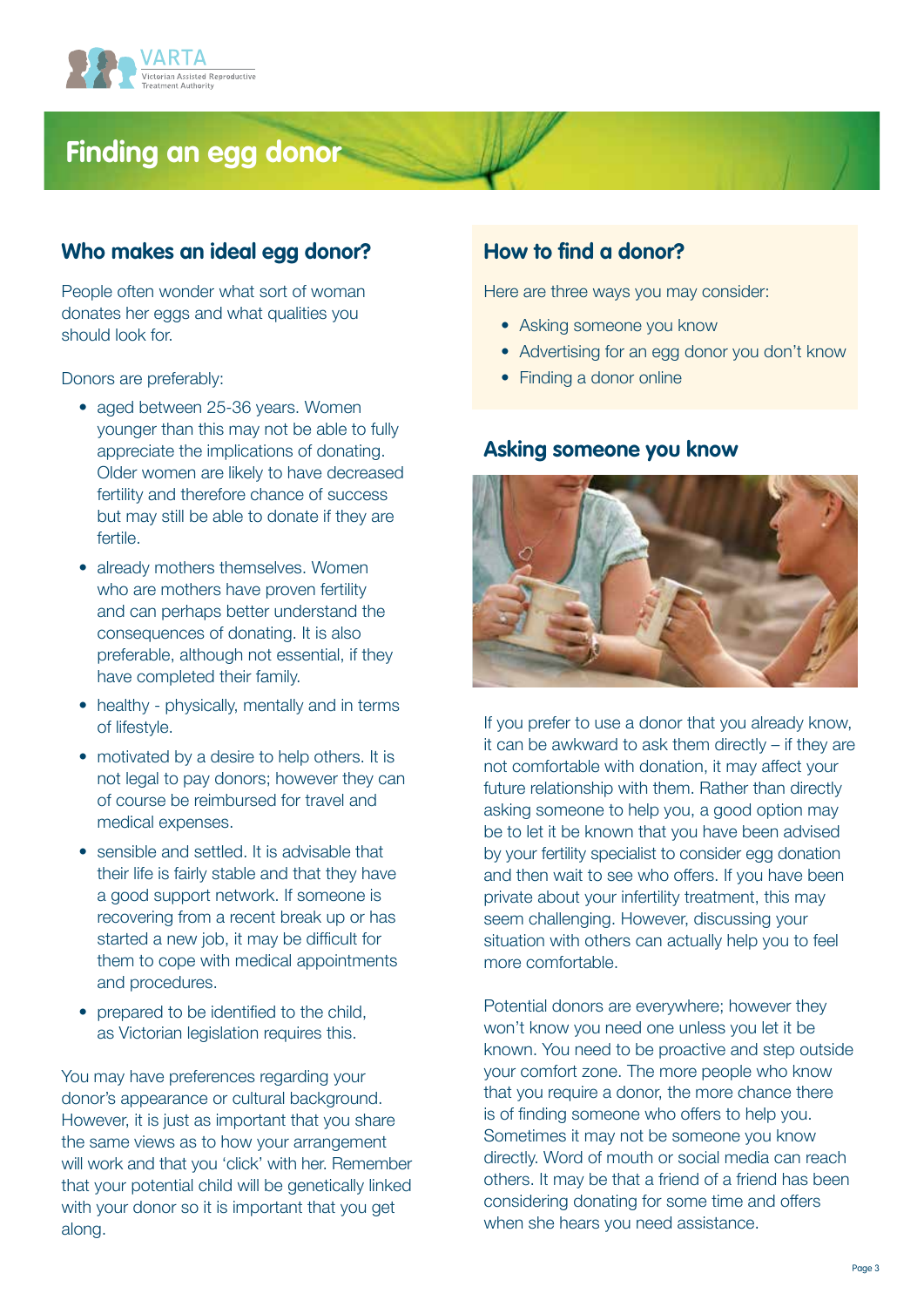

# **Advertising for an egg donor you don't know**



It is a legal requirement that before you advertise, you need to have the draft advertisement officially approved.

Send a copy of the wording you plan to use to:

Minister for Health Department of Human Services GPO Box 4057 Melbourne VIC 3001

It is often difficult to know what wording to put in your advertisement and where to place it. You might find it helpful to look at examples of other advertisements. These may be found in 'Melbourne's Child' parenting magazine. It is suggested that you describe yourselves a little and say why you need a donor. You can include that the donor would be reimbursed for any medical and travelling expenses. To attract a compatible donor, it is important your advertisement stands out and uniquely reflects you and your situation. It is advised you consider your privacy and set up a non-identifying email address, or a post office box and that you give a mobile phone number rather than a home number for this purpose. Be prepared that it may take some time before your ad is successful and that not everyone who responds may be a suitable donor for you.

### **Finding a donor online**



Many people find their egg donor via online forums set up for this purpose.

You can find egg donation forums at:

- [www.aussieeggdonors.com](http://www.aussieeggdonors.com/)
- [www.fertilityconnections.com.au](http://www.fertilityconnections.com.au/)
- [www.bellybelly.com.au](http://www.bellybelly.com.au/)
- [www.essentialbaby.com.au](http://www.essentialbaby.com.au/)
- [www.bubhub.com.au](http://www.bubhub.com.au/index.php)
- [www.eggdonationaustralia.com.au](http://www.eggdonationaustralia.com.au/)
- [www.eggdonorangels.com.au](http://www.eggdonorangels.com.au/)

When accessing an internet forum, it is advisable to use a pseudonym and to follow the usual social media practices to protect your privacy.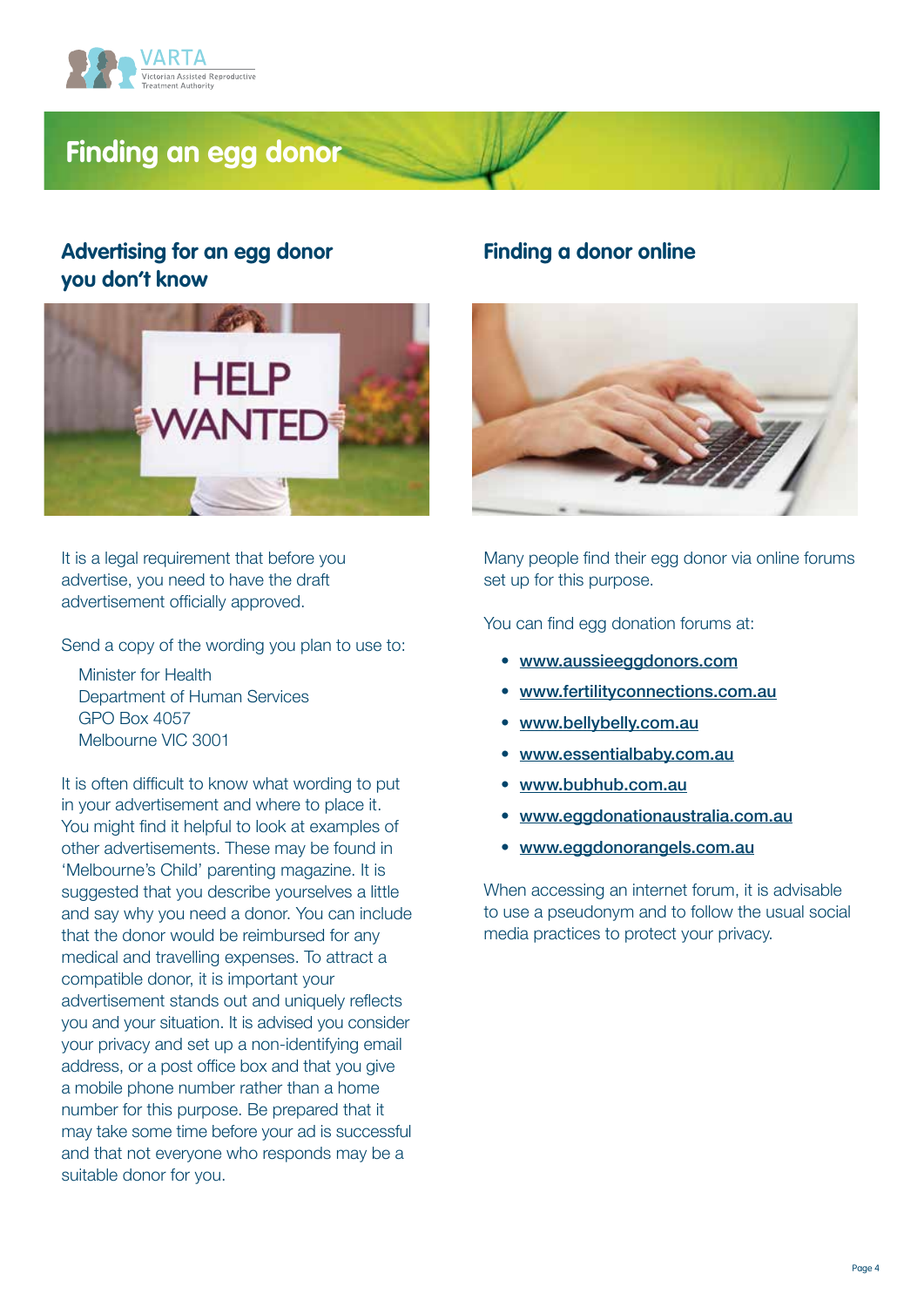

## **When a potential donor responds**

Whether it is someone you know, someone from an internet forum or someone who has answered your advertisement, the principles of discussing donation with a potential donor are similar. If you don't already know the person who is considering donation, this can be done initially via email and phone. Conversation can be continued at a neutral location.

It is important to thank the potential donor for contacting you and offer to send them some further information about what is involved physically, emotionally and legally. Your fertility clinic is likely to be able to provide this information. You might also like to give them a copy of the VARTA brochures 'Time to donate?' and 'What is ART?'

Some women may not be aware of the physical implications of treatment and may be unaware that injections and egg collection procedures are involved or that internal examinations are required. For others, their partner may not be comfortable about the idea of donation. Some, after careful reflection, decide against proceeding. Thank them for considering donating. Reassure them that it is better for them to withdraw than to continue if they have serious doubts or are only proceeding out of a sense of obligation.

# **Think it through together**

If someone continues to consider donating to you after learning about what is involved, it is important to explore the expectations of all parties, including partners, about future contact and the potential role the donor might have in the child's life. You do not need to become best friends with your donor; however, it is important that you like and respect her and are able to stay in touch for your potential child's sake. Ideally all parties will have similar ideas as to how this will work for each of you. Some recipients and donors agree to occasional contact and the exchange of photos/cards/

emails/Skype. Others prefer to have more contact; some donors and recipients develop friendships.

At the back of this brochure, you'll find a list of questions that may be used as a guide.

It is important for these conversations to be as relaxed as possible so that neither person feels like they are going for a job interview! Expect both you and your partner (if you have one) and the donor to feel quite nervous when talking or meeting for the first time. Be yourself. Be honest. And be prepared to also share personal information about yourself. It can seem like quite a surreal experience – a bit like a blind date except very different. Hopefully, after the first few minutes you can both start to relax and get to know each other.

## **Take your time. Don't rush.**

The issues are complex, and both you and your donor need time to think them through while getting to know each other and deciding whether or not to proceed. While you may have been thinking through the implications of donation for some time, your donor might have only recently considered it. She also needs to trust you and be sure that you are the right recipient for her. Usually, many conversations are needed. It is important that the donor's partner (if she has one) is also involved as well as yours. Sometimes the potential egg donor and female recipient do all the talking and thinking, don't include their partners and then wonder why the partners might be less enthusiastic than they would like. The potential donor also needs time to consider the implications for her immediate and extended family.

It can be difficult to take the time needed when the desire to have a child is so strong. However it is crucial you give your potential donor the thinking space she needs and try not to put any undue pressure on her. Keep in contact, however, as the potential donor may assume if she doesn't hear from you that you are no longer interested.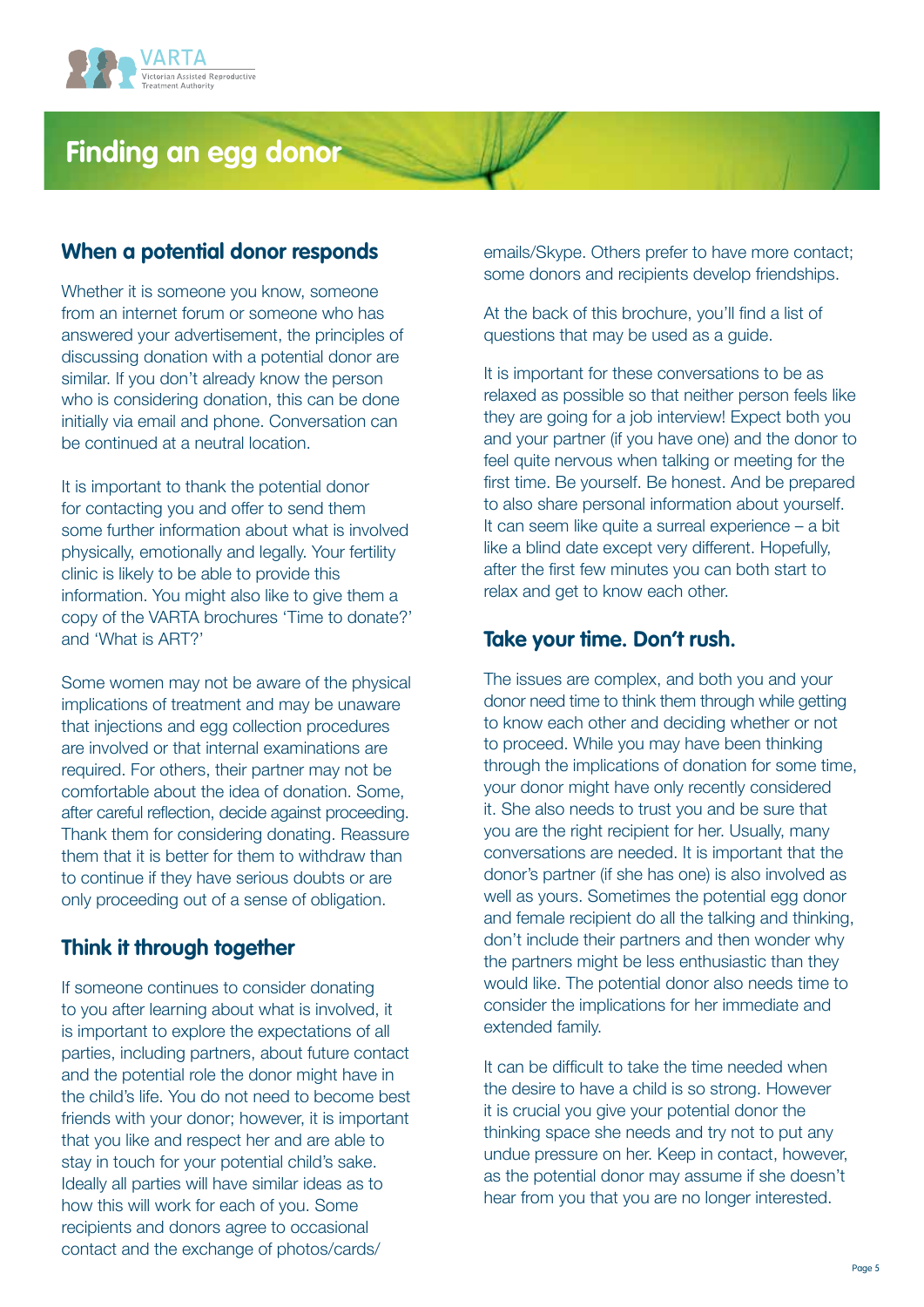

If after careful thought you and the donor have very different expectations about the future, then it is probably better that she donate to someone else or not at all. While this may be initially very difficult for you, in the long run it is better for you and your child that you find someone with whom you share more compatible views.

## Ask yourself:

'*Can I imagine my child approving of our choice of donor and the way we have gone about this?'*

*'Will I be comfortable about our arrangement at my child's twenty-first birthday and beyond? Will my child? Will the donor?'*

#### **Beware**

While the vast majority of potential donors are wonderful, generous people, you do need to be careful. There have been rare occasions when a potential donor has illegally demanded payment. Please inform your clinic counsellor if this occurs.

## **Next steps**

If, after careful consideration, you and your donor feel comfortable about going ahead, all involved parties will have counselling and medical appointments at your fertility clinic and there will be consent forms to sign. While this process might seem onerous, it is to ensure that you are all fully informed and prepared and that there is a positive outcome for all.

### **Further resources**

VARTA has information about donor-conception issues including films, podcasts, articles and recommended books for recipient parents, donors and donor-conceived people: **[www.varta.org.au](http://www.varta.org.au/)**



For more information visit the Victorian Assisted Reproductive Treatment Authority at www.varta.org.au or phone 03 8601 5250.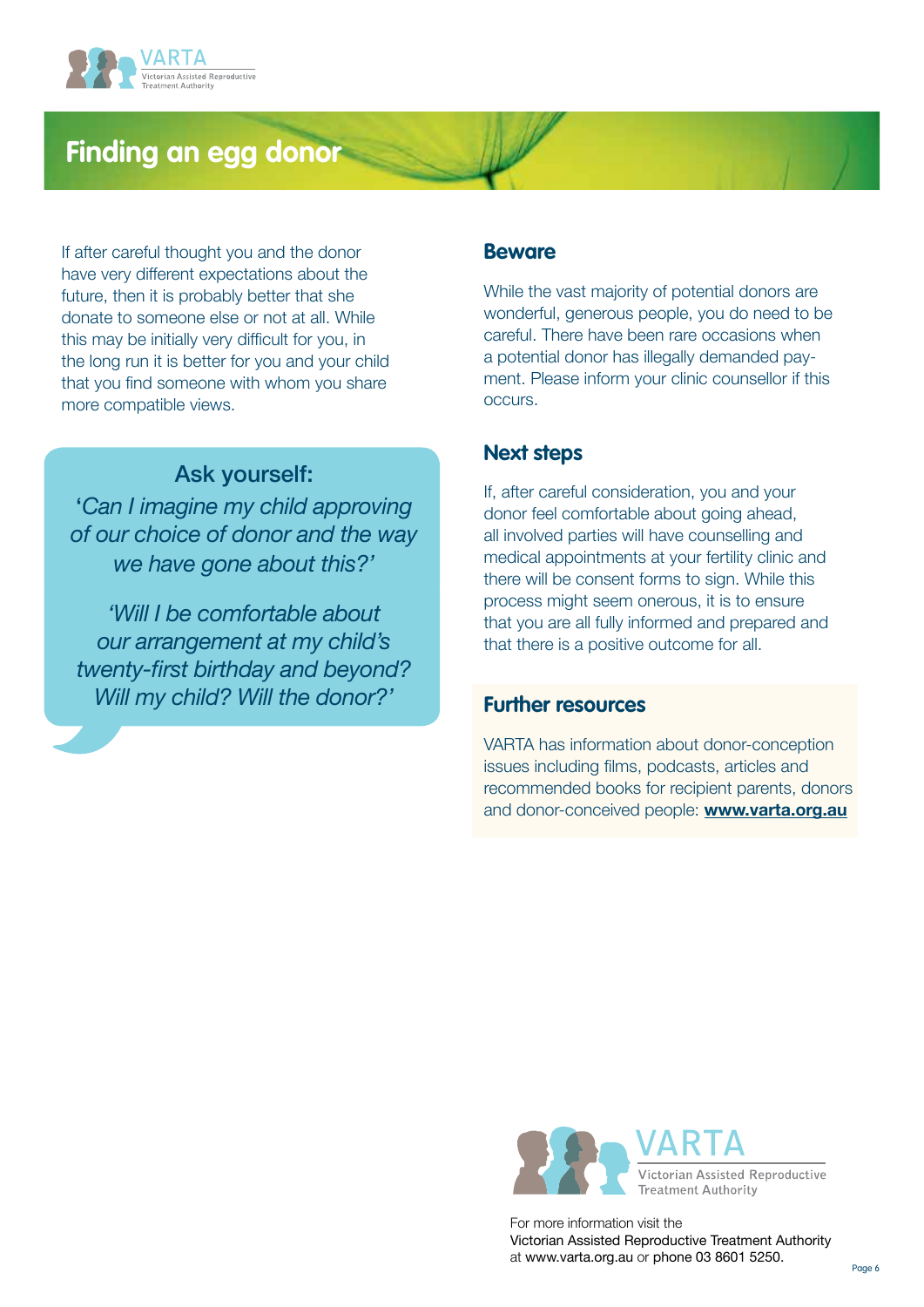# **Questions to ask your potential egg donor**

| When a potential donor is already                                                                 | <b>Notes</b> |
|---------------------------------------------------------------------------------------------------|--------------|
| known to you                                                                                      |              |
| • How do you think donating might affect<br>our relationship?                                     |              |
| • Do you think your relationship with a                                                           |              |
| potential child born from your donation would<br>be different from your relationship with a child |              |
| I conceived without your donation?                                                                |              |
| • Who in our circle of friends and family do<br>you think should be aware of the donation?        |              |
|                                                                                                   |              |
| <b>Motivations</b>                                                                                |              |
| • Why do you want to donate?                                                                      |              |
| • How long have you been thinking about<br>donating?                                              |              |
| • Why did you choose to donate to me/us?                                                          |              |
| • Have you ever donated to anyone else?                                                           |              |
| If so, were any children born?                                                                    |              |
| • Is this the right time for you to donate?                                                       |              |
| What else is going on in your life right now?                                                     |              |
| <b>Family and work</b>                                                                            |              |
| • What is your family situation? Partner?                                                         |              |
| Children? Ages? Extended family?                                                                  |              |
| • Do you have anyone to support you                                                               |              |
| through this?                                                                                     |              |
| • Have you discussed donating with your                                                           |              |
| partner/children/extended family? Are they<br>comfortable with you donating? How might            |              |
| this affect them?                                                                                 |              |
| • If you haven't told people, do you intend to?                                                   |              |
| If so, when might you do this?                                                                    |              |
| • Do you work outside the home? How flexible                                                      |              |
| is your workplace if you need to take time off?                                                   |              |
|                                                                                                   |              |

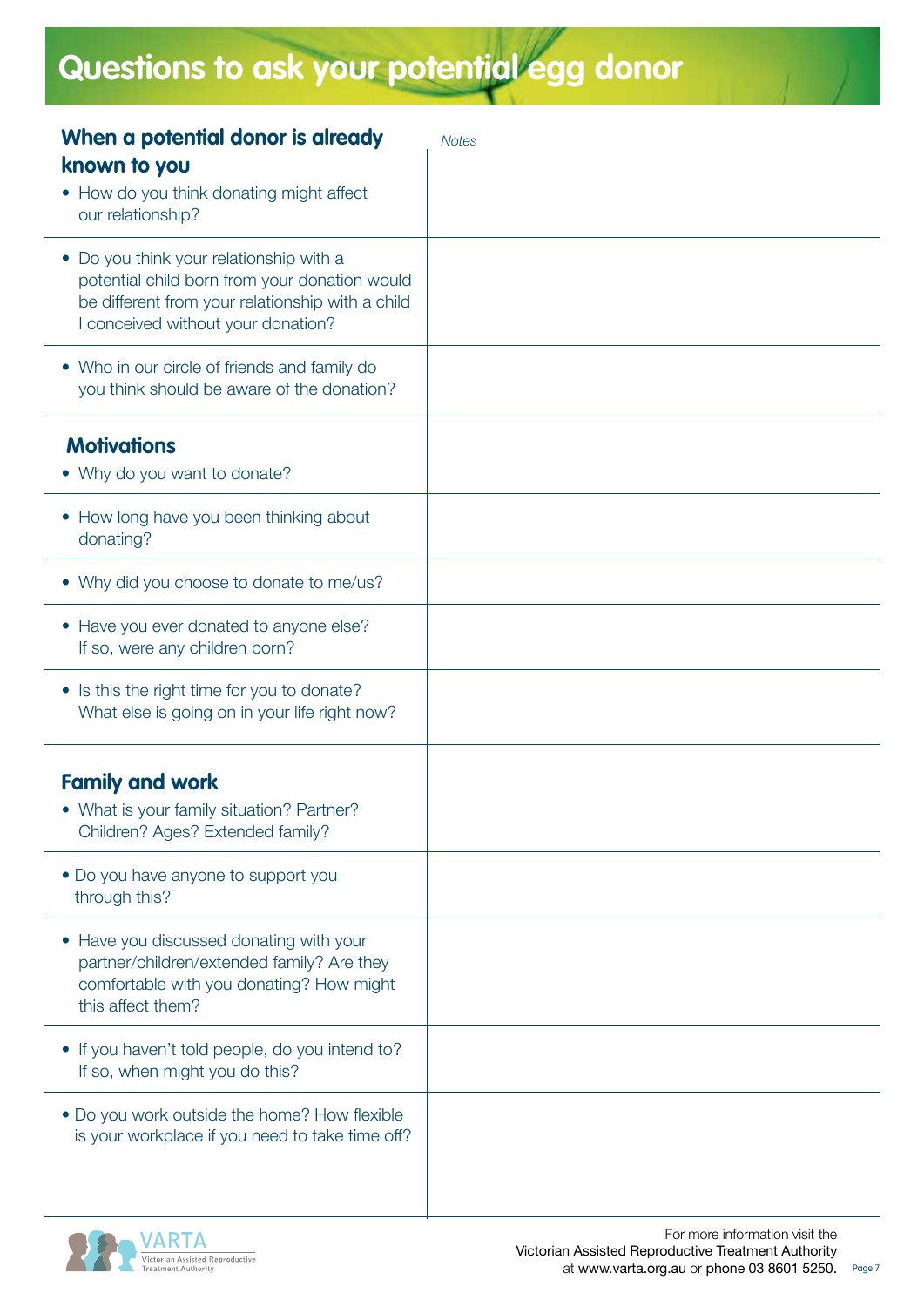# **Questions to ask your potential egg donor**

| <b>Health</b><br>• How old are you?                                                                                                                                                                                                                                                                                                                                                                                                                                                                                                                                                                                                                             | <b>Notes</b> |
|-----------------------------------------------------------------------------------------------------------------------------------------------------------------------------------------------------------------------------------------------------------------------------------------------------------------------------------------------------------------------------------------------------------------------------------------------------------------------------------------------------------------------------------------------------------------------------------------------------------------------------------------------------------------|--------------|
| • Do you or your extended family have any<br>medical conditions that might be heritable,<br>such as allergies, cancer, heart problems,<br>mental health issues?                                                                                                                                                                                                                                                                                                                                                                                                                                                                                                 |              |
| · Do you smoke, drink, use recreational drugs?                                                                                                                                                                                                                                                                                                                                                                                                                                                                                                                                                                                                                  |              |
| • Can you tell me about your previous<br>pregnancies? Have you ever had a<br>termination, miscarriage, stillbirth or<br>relinquished a child for adoption?                                                                                                                                                                                                                                                                                                                                                                                                                                                                                                      |              |
| <b>Medical procedures</b><br>• What do you know about the medical<br>procedures involved in donating? Are you<br>comfortable with having injections, internal<br>ultrasounds and the egg collection<br>procedure? Are you aware of the possible<br>risks they entail? How will you manage with<br>treatment and work/looking after children?                                                                                                                                                                                                                                                                                                                    |              |
| • Are you aware that it is likely that eggs will<br>be fertilised and the resulting extra embryos<br>will be stored for future use? This means that<br>if we are not successful, we can try again<br>without the need for another egg collection.<br>Even if we are successful, it means that we<br>can try to have another child in the future.<br>If we have finished our family and are unable<br>to use any remaining embryos, the options<br>are to: dispose of the embryos, give them<br>to research or donate them to someone.<br>Do you have any strong feelings about<br>embryo storage and what should happen<br>to any extra embryos we may not use? |              |
| • How would you feel if we were to become<br>pregnant and the baby was diagnosed with<br>a serious abnormality and we decided to<br>terminate the pregnancy - or if we didn't?                                                                                                                                                                                                                                                                                                                                                                                                                                                                                  |              |
| • Are you aware that the treatment may not be<br>successful? How would you feel if we do not<br>become pregnant or miscarry?                                                                                                                                                                                                                                                                                                                                                                                                                                                                                                                                    |              |
| • If the treatment was not successful would<br>you be prepared to donate again?                                                                                                                                                                                                                                                                                                                                                                                                                                                                                                                                                                                 |              |